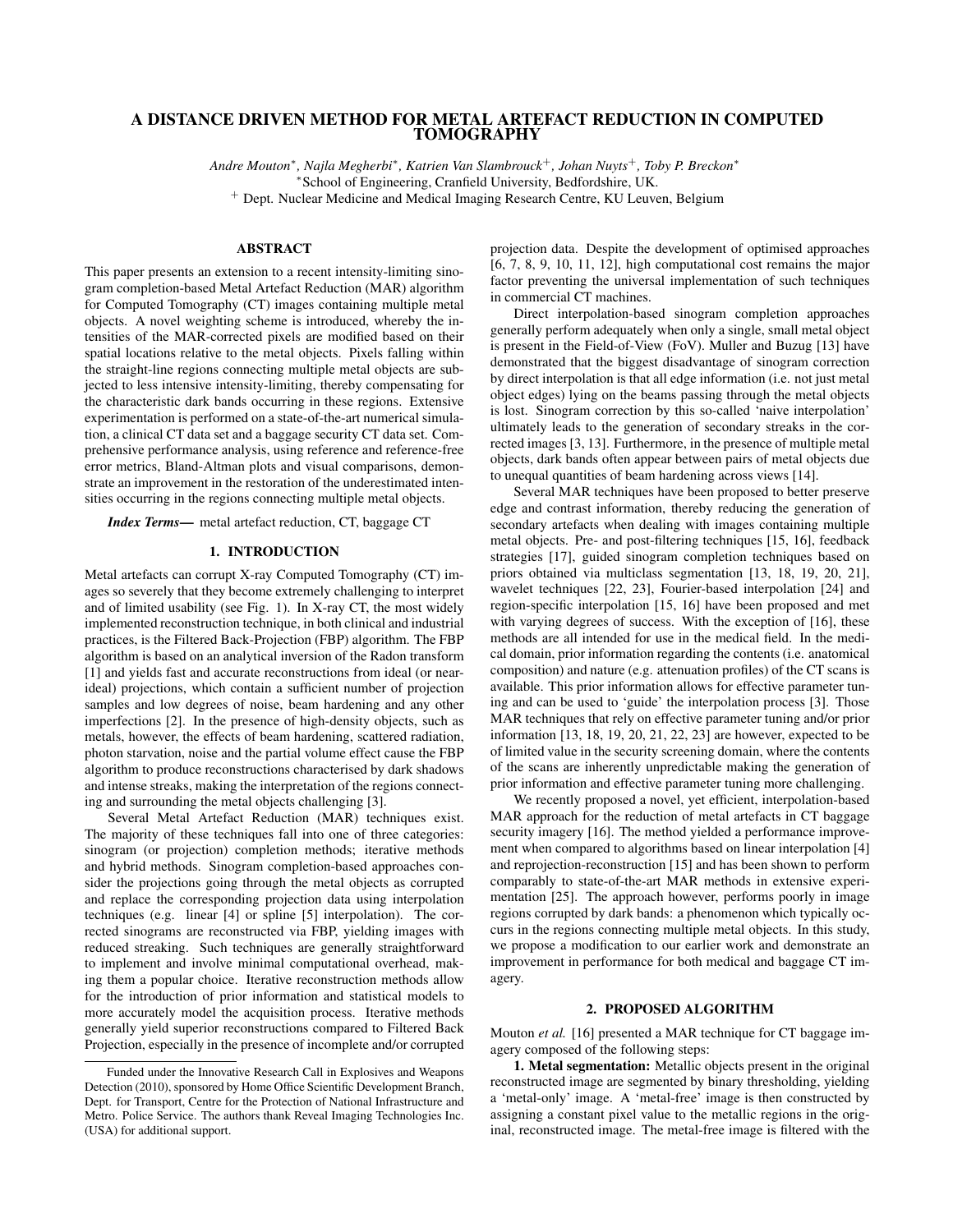

Fig. 1. (a) Volumetric baggage CT scan. (b) 2D axial slice from volume in (a) displaying streaking artefacts.

edge preserving Non-Local Means (NLM) filter [26] to reduce weak streaking artefacts and background noise while preserving the nonmetallic regions of the image.

2. Reprojection and sinogram completion: The metal-only image and the filtered, metal-free image are forward projected using the Radon transform [27], yielding the corresponding sinograms. The metal-only sinogram is used to index the bins in the metal-free sinogram that are to be replaced by spline-interpolation.

3. Image reconstruction: The interpolated sinogram is reconstructed via Filtered Back-Projection (FBP) [27] to obtain the corrected, metal-free image. The metal objects are then reinserted into the interpolated image, yielding the corrected image.

4. Image refinement: The pixel values in the corrected image are limited to be less than or equal to the corresponding pixels in the original image to remove the secondary streaking resulting from the interpolation process. To eliminate the remaining weak streaks, the image is again filtered with the NLM filter [26].

The image refinement step is motivated by the fact that the secondary streaks introduced by the interpolation procedure generally manifest as intense, bright lines affecting the entire image. Regions previously unaffected by streaking, but exhibiting secondary streaks, are thus characterised by higher pixel values (see yellow regions in FBP and Kalender images Figs. 4 and 5). By imposing an upper limit on the corrected pixel values, much of the secondary streaking is eliminated. Further experimentation [25] however, has revealed a limitation in this reasoning. In images containing multiple metallic objects, a common manifestation of unequal beam-hardening across views [3], is the appearance of dark bands (underestimated attenuation values) in the straight-line regions connecting the metal objects (see Fig. 2). While the sinogram completion approach generally yields adequate correction of such regions, this correction is undone by the image refinement step in [16]. Considering that the approach in [16] was developed for use in the security CT domain, it is likely that this limitation was overlooked due to the typically high dynamic range of security CT images [28, 29]. Such high dynamic ranges result in naturally dark background regions [16, 30, 31], thereby making dark bands inherently less prominent. Applying the technique to medical CT imagery, where windowing is used to improve the visibility of low-density anatomy, has emphasised this shortcoming [25].

To address this limitation, we replace the aforementioned refinement technique with a distance-weighted refinement procedure, whereby the degree of intensity limiting is dependent on the location of the pixels relative to the metal objects. Particularly, pixels falling within the straight-line regions connecting two metal objects are subjected to less intensive intensity refinement. For every pair of metal objects, a set of 'refinement weights' are computed in the following way (illustrated in Fig. 2):

1) The centroid of each metal object is determined (red 'x' in Fig. 2). 2) For the smaller of the two metal objects (Metal 1 in Fig. 2), an ellipse having the same second-moments as the metal object is determined. 3) The angle that the line passing through the centroids makes with the horizontal is computed and compared to the angles that the major and minor axes of the ellipse make with the horizontal. 4) The width of the weight-mask is set to the length of the



Fig. 2. (a) Illustration of the weighted mask generation. The intensity refinement of pixel  $p_{ij}$  is dependent on the distance to the nearest metal object. The width of the mask is equal to the width of the ellipse surrounding the smaller of the two objects (Metal 1). (b) Example input image (c) Multiple metal objects (d) Resulting weighted mask.

ellipse axis which is nearest in orientation to the line connecting the centroids. 5) The weights (in the range [0, 1]) are computed based on the Euclidean distance from the mask pixel to the nearest of the two metal objects such that pixels nearer to metal objects have higher weights. For a pixel  $\mathbf{p} = (p_i, p_j)$  in the mask located at  $(i, j)$  on a rectangular image grid, the corresponding weight  $w(i)$  is computed as follows:

$$
w(i,j) = \frac{|D(i,j) - D_{max}|}{D_{max}}\tag{1}
$$

$$
D(i, j) = \min \{ D(\mathbf{p}, L_1), D(\mathbf{p}, L_2) \}
$$
 (2)

where  $D(\mathbf{p}, L)$  is the perpendicular Euclidean distance between the pixel **p** at image location  $(i, j)$  and the straight line L;  $L_{1,2}$  are the straight lines passing through the centroids of the two metal objects, perpendicular to the line connecting the two centroids;  $D_{max}$  is the distance by which the mask extends beyond each metal object and is a tunable parameter (see Fig. 2). For every pixel outside of the mask,  $w(i, j)$  is set to zero. 6) For a pixel  $\mathbf{p} = (p_i, p_j)$  the refined intensity  $I(i, j)$  is then computed as follows:

$$
I(i,j) = [1 - w(i,j)] \cdot I_0 + w(i,j) \cdot I_c \tag{3}
$$

where  $I_c$  is the corrected intensity value of the pixel (i.e. after Step 3. in the aforementioned algorithm) and  $I_0$  is the original (uncorrected) pixel intensity.

#### 3. METHODOLOGY

It is common practice in the medical literature to use numerical simulations and mathematical phantoms to measure the performance of MAR techniques, as this allows for reliable quantitative performance analysis [12, 17, 32, 33, 34, 35].

We use a 2D phantom composed of two large circular iron inserts (diameter 2 cm) surrounded by circles of cancellous (soft) bone; three small isolated circular iron inserts (diameter 0.4 cm) and a region of fatty tissue. The remainder of the phantom is composed of water. The numerical simulation of the phantom was performed using a state-of-the-art simulator based on that presented by De Man *et al.* [3], extended with a distance driven projector [36]. This 2D simulator has been used extensively in previous MAR studies [3, 12, 32, 34, 35]. The simulation models the effects of beam hardening (due to the polychromatic nature of X-ray spectra), scattered radiation, projection noise and the trans-axial non-linear partial volume effect. De Man *et al.* [3] have cited these as the predominant causes of streaking in medical CT images. The simulation includes a 10-times subsampling of the detector elements, a 5-times subsampling of the source (using a source width of 1 mm) and a 5-times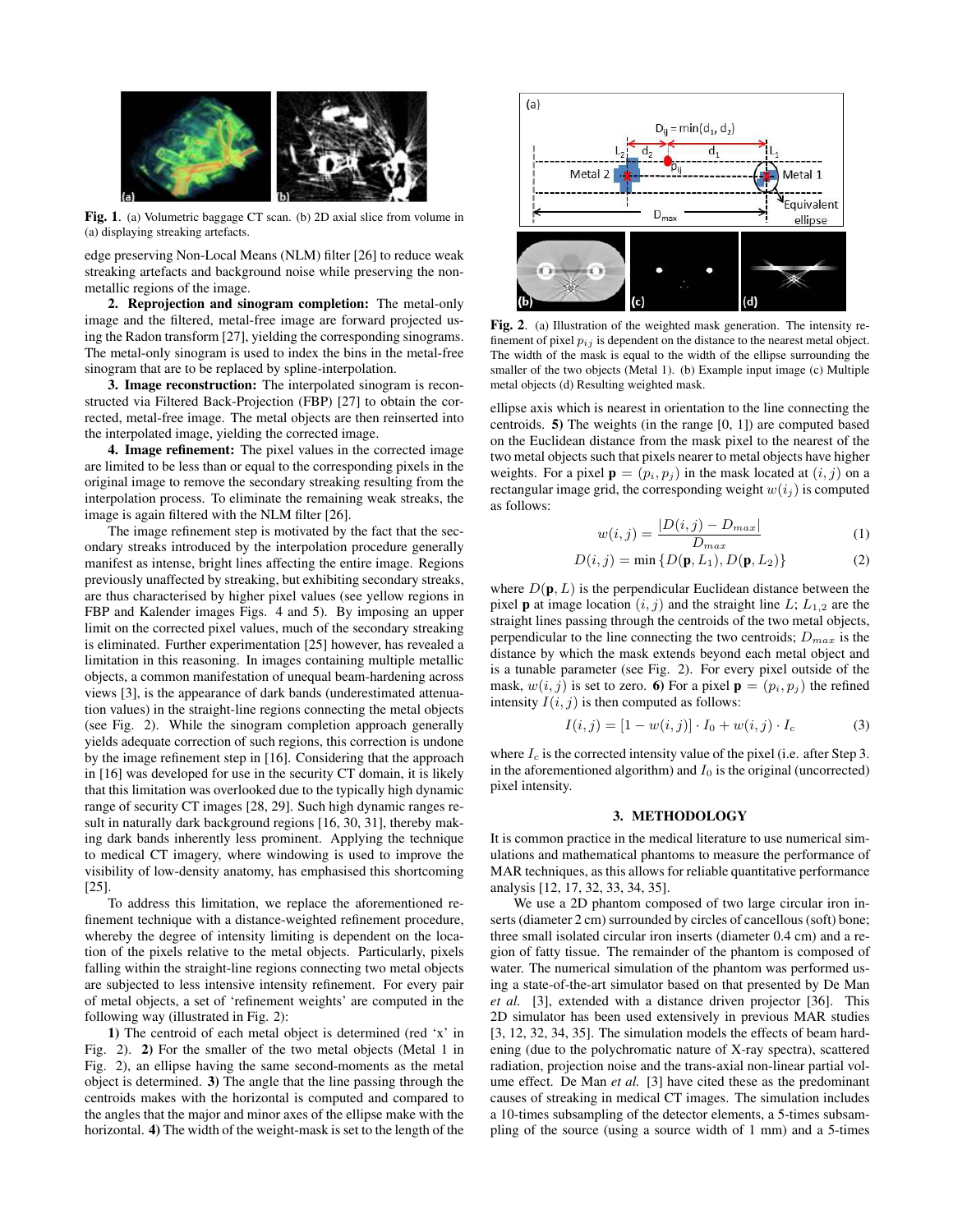subsampling of the projection views (to model the continuous rotation of the gantry). The effects of afterglow and detector-crosstalk were not considered. Scatter is simulated according to the following formula:

$$
s_i = F_0 \cdot C_c \cdot y_i \cdot \ln(b_i/y_i) \tag{4}
$$

where  $s_i$  is the scatter value at position i in the sinogram and i indicates both the angle and position (within the detector array) of the projection line;  $F_0$  is the fraction of photons scattered forward (at an angle of  $0^{\circ}$ );  $C_c$  is the fraction of the attenuation resulting from Compton scatter (i.e. electron-photon interactions);  $y_i$  is the transmission simulation value at i and  $ln(b_i/y_i)$  is the log-converted sinogram  $(b<sub>i</sub>$  is the blank scan value representing the detected number of photons in sinogram pixel  $i$  in the absence of an absorber).

A fan-beam acquisition was simulated using 672 detectors and 1160 views per rotation (360°). We used a focus-to-isocentre distance of 570 mm, a focus-to-detector distance of 1040 mm, a Field of View (FoV) diameter of 50 cm and a detector angular aperture of 0.0774° (these geometric parameters approximate the Siemens SO-MATOM Sensation 64 CT scanner). A simulated X-ray spectrum was generated using the Xcomp5 software [37] at a nominal tube voltage of 140 kV. After simulation, the fan-beam sinograms were rebinned to parallel beam data [38]. Filtered Back Projection (FBP) was used to create the reconstructed image with 512 x 512 pixels. The final, artefact corrupted simulation is illustrated in Fig. 2 (a). To allow for quantitative analysis, a reference image was generated using an identical polychromatic simulation but without metal inserts.

Furthermore, a spiral CT scan (see Fig. 4) of a patient with a double hip prosthesis is used as clinical test data. The spiral CT data was acquired on a Siemens Sensation 16 system as part of a Biograph16 PET/CT scanner (Siemens Medical Solutions, Knoxville, TN) at a nominal tube voltage of 120 kVp, a Computed Tomography Dose Index (CTDI) of 11.9, using a collimation of 16 x 1.5 mm. A reconstruction slice thickness of 3 mm was used. Prior to reconstruction, the spiral data was rebinned to parallel beam data [38].

The MAR method in [16] was initially intended for use in the aviation security screening domain. We thus include a data set composed of 12 volumetric baggage CT scans (e.g. Fig. 1) obtained using the CT-80 model dual-energy baggage scanner (Reveal Imaging Inc.). A fan-beam geometry was employed with a focus-to-isocentre distance of 550 mm, a focus-to-detector distance of 1008.4 mm at a nominal tube voltage of 160 kVp. The optimal spatial resolution of the scanner is 1.56x1.61x5.00mm. Prior to reconstruction, the fanbeam sinograms were rebinned to parallel beam data [38]. The volumetric baggage scans contain multiple metallic objects (firearms, belt buckles, metallic zippers etc.) in cluttered environments. We consider all non-metallic objects in the scan as clutter and these include a variety of commonly encountered objects of varying density (e.g. clothing, bottles etc.).

Quantitative performance analysis for the simulated data is performed by computing the Normalised Root Mean Squared Error (NRMSE) [39, 40] of the difference between the FBP-reconstructed image without metal inserts and the MAR-corrected image:

NRMSE = 
$$
\sqrt{\frac{\sum_{j=1}^{\tilde{N}} (f_j - f_j^{ref})^2}{\sum_{j=1}^{\tilde{N}} (f_j^{ref} - \mu)^2}}
$$
(5)

where  $f_j$  is the corrected image;  $f_j^{ref}$  is the reference image;  $\mu$  is the mean of all the reference image intensities and  $\tilde{N}$  is the (reduced) number of pixels in the image (as the regions corresponding to the metal inserts are not considered).

For the patient and baggage CT data (where no ground-truth is available), quantitative analysis is performed using the referencefree error metric of Kratz *et al.* [41] which utilises the raw projection data outside of the metal trace as ground-truth data. The Normalised Reference-Free Errors (denoted as NRFE) are represented as a factor of the unprocessed (FBP) error (a value of 1 would correspond to no improvement). Two individual 2D axial CT slices (1 baggage slice and 1 patient slice), exhibiting significant streaking artefacts, are used for these error analyses.

The patient and baggage CT data are subjected to further quantitative analysis using Bland-Altman plots [42]. The Bland-Altman plot considers the mean intensities in three types of image regions before and after MAR: 1) overestimated regions (pixel densities higher than expected due to artefacts); 2) underestimated regions (pixel densities lower than expected due to artefacts) and 3) unaffected regions (pixels unaffected by streaking). In each individual 2D axial CT slice obtained from the clinical data as well as selected axial slices obtained from the 12 volumetric baggage scans, 5 ROIs are manually specified (2 overestimated, 2 underestimated and 1 unaffected). Two measurements are made for every ROI: 1) the mean intensity of the ROI before MAR and 2) the mean intensity of the ROI after MAR. The Bland-Altman plot then plots the difference of the two ROI measurements as a function of their mean. Successful MAR should yield a decrease in the mean intensity of the overestimated regions, an increase in the underestimated regions and little/no change in the unaffected regions.

### 4. RESULTS

The performance of the proposed MAR method (denoted as  $Mou<sub>β</sub>$ ) was compared to that of our earlier approach [16] (denoted as  $Mou<sub>α</sub>$ ) for each data set, using the aforementioned analysis techniques. The  $Mou<sub>α</sub>$  approach has previously been shown to perform comparably to several state-of-the-art methods in [16, 25], but for the sake of completeness, the performance of the linear interpolation-based MAR approach of Kalender *et al.* [4] (denoted as Kalender) is included in the error and qualitative performance comparisons.

Table 1 shows the Normalised Root Mean Squared Errors (NRMSEs) for the simulated data and the Normalised Reference-Free Errors (NRFEs) for the patient and baggage data. As demonstrated in our earlier work [16], the Mou<sub> $\alpha$ </sub> approach yields a reduction in error compared to both the unprocessed (FBP) image as well as the linear interpolation approach of Kalender [4] in all three scenarios. More significantly, the Mou<sub> $\beta$ </sub> approach has resulted in a 13.6% decrease in error in the simulated image, a 24.3% decrease in error in the patient image and an 11.5% decrease in error in the baggage image.

Figs. 3 - 5 show the qualitative results for the images used in the above error analyses. As expected, the  $Mou_\alpha$  and  $Mou_\beta$  approaches yielded significant reductions in streaking (compared to the FBP image) and further produced superior images compared to the Kalender approach. At first glance, the Kalender image in Fig. 3 appears to be of good quality with very little streaking. Upon closer inspection (magnified images on the right in Fig. 3) however, a loss in edge and contrast information is apparent. This deterioration in image quality is not evident in the Mou<sub> $\alpha, \beta$ </sub> images. While a similar blurring is evident in the patient and baggage Kalender images (Figs. 4 and 5), the images are further corrupted by secondary streaks - especially evident in the background regions. The regions marked in yellow in Fig. 4 illustrate where the Kalender image contains secondary streaking and the  $Mou_{\alpha,\beta}$  images are free of streaking. The yellow regions in Fig. 5 show streaks in the FBP image which the Mou<sub> $\alpha,\beta$ </sub> methods removed but the Kalender method did not. The magnified images in each of the Figs. 3 - 5, further demonstrate the superior performance of the  $Mou<sub>β</sub>$  approach in regions containing dark bands. While the improvements for the simulated (Fig. 3) and patient images (Fig. 4) are significant, they are less obvious in the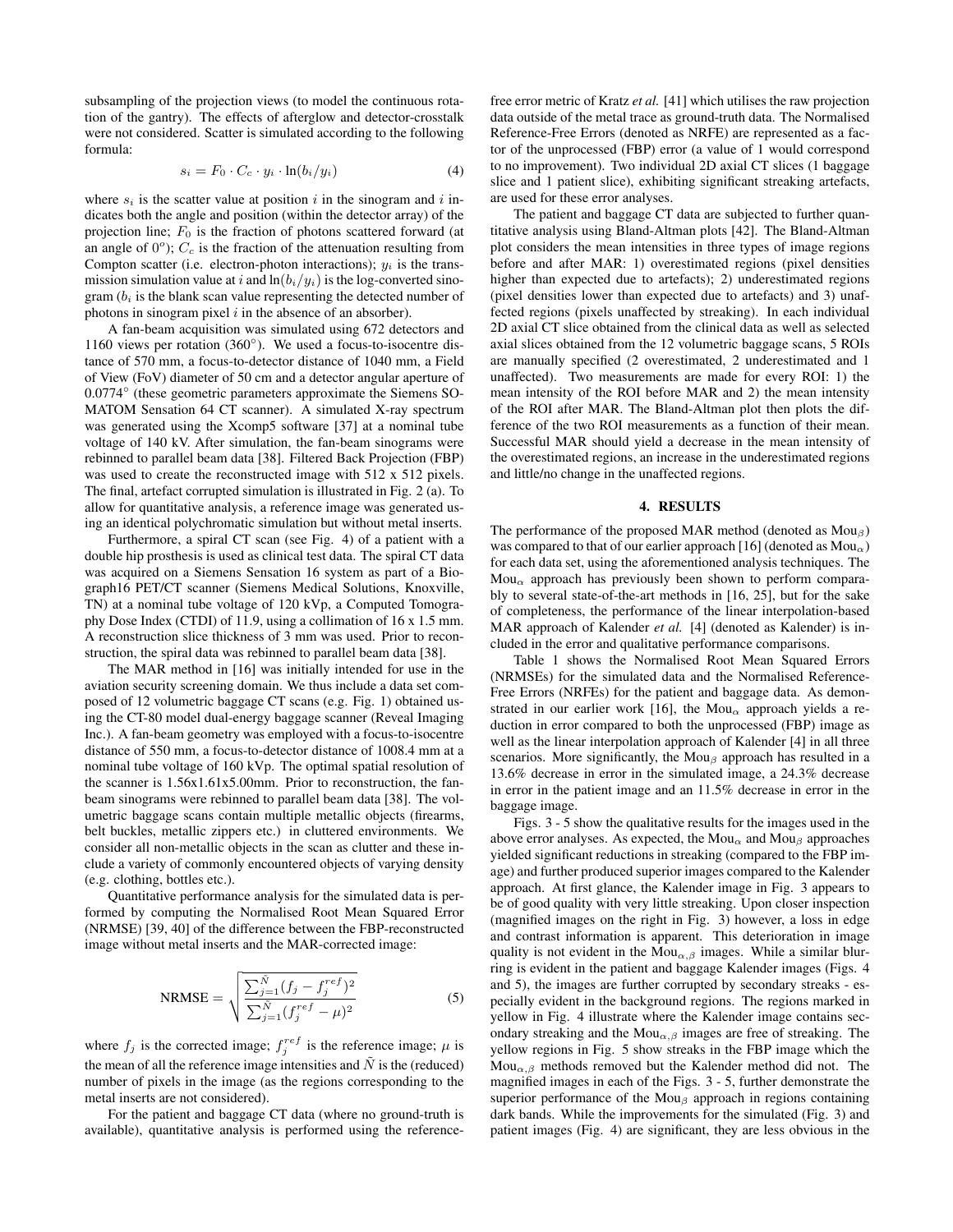| Method         | <b>NRMSE</b><br>(phantom) | <b>NRFE</b><br>(patient) | <b>NRFE</b><br>(baggage) |
|----------------|---------------------------|--------------------------|--------------------------|
| FRP            | 0.872                     | 1.00                     | 1.00                     |
| Kalender       | 0.401                     | 0.460                    | 0.537                    |
| $Mou_{\alpha}$ | 0.221                     | 0.238                    | 0.259                    |
| $Mou_{\beta}$  | 0.191                     | 0.180                    | 0.229                    |

Table 1. Quantitative error analysis results for phantom, patient and baggage experiments.



Fig. 3. Qualitative analysis results for phantom data. The magnified images on the right show a more detailed comparison of performance. Window = 800 HU, Centre = 0 HU

baggage image (Fig. 5). The underestimated regions in the baggage data are, however, inherently more difficult to identify to the nakedeye due to the high dynamic range of the images. Nonetheless, the magnifications in Fig. 5 display a noticeable increase in the intensity in the region between the two high density objects (marked in red).

Figs. 6 and 7 show the BlandAltman plots generated from the uncorrected and corrected CT data for the patient and baggage data sets respectively. The overestimated (OE), underestimated (UE), and unaffected (UA) regions in each data set are represented using different coloured markers. The graphs for both experiments confirm the desired modifications to the image intensities in the overestimated (yellow markers) and unaffected regions (red markers) after MAR. Since the Mou<sub> $\beta$ </sub> approach only modifies the behaviour of the  $Mou<sub>\alpha</sub>$  approach in the regions connecting metal objects, the two approaches give the same results for the overestimated and unaffected regions. As desired, for both the patient (Fig. 6) and baggage data (Fig. 7) the readings in the overestimated regions are consistently in the positive portions of the graphs (along the vertical axes), indicating a reduction in the overestimated intensities after MAR. Furthermore, for both data sets, the readings in the unaffected regions are closely clustered around the horizontal axes, indicating little to no change in the image intensities after MAR. The green and blue markers display the behaviour of the Mou<sub> $\alpha$ </sub> and Mou<sub> $\beta$ </sub> approaches respectively in the underestimated regions and clearly demonstrate the improvement achieved by the proposed modifications to the  $Mou<sub>\alpha</sub>$  approach. While the  $Mou_{\alpha}$  approach yielded readings clustered around the horizontal axes (indicating little/no change in the intensities after MAR), the Mou $_\beta$  readings in both experiments consistently occurred in the negative vertical portions of the graphs - indicating a successful increase in the underestimated intensities.

The results in the quantitative and qualitative analyses confirm that the proposed modifications to the intensity limiting MAR technique of Mouton *et al.* [16] lead to improved metal artefact reduction in CT images containing multiple metal objects.

# 5. CONCLUSIONS

This study presents an extension to the intensity limiting CT-MAR approach of Mouton *et al.* [16] (previously proven against the stateof-art [16, 25]). A weighting scheme is introduced into the intensity limiting process, whereby the location of pixels relative to metal objects are considered. Subsequently, less intensive intensity limit-



Fig. 4. Qualitative analysis results (with magnifications on the right) for patient data. The regions marked in yellow show where linear interpolation (Kalender) has resulted in secondary streaking and  $Mou_{\alpha,\beta}$  have not. Win $dow = 500$  HU, Centre  $= 0$  HU



Fig. 5. Qualitative analysis results (with magnifications on the right) for baggage data. The regions marked in yellow show where linear interpolation (Kalender) has failed to remove streaking and  $Mou_{\alpha,\beta}$  have succeeded.



Fig. 6. Bland-Altman plot for clinical data. Yellow = overestimated; red = unaffected; green = underestimated ( $Mou<sub>\alpha</sub>$ ); blue = underestimated ( $Mou<sub>\beta</sub>$ ).



Fig. 7. Bland-Altman plot for baggage data using Modified Hounsfield Units (MHU). Yellow = overestimated; red = unaffected; green = underestimated (Mou<sub> $\alpha$ </sub>); blue = underestimated (Mou<sub> $\beta$ </sub>).

ing is applied in the straight line regions connecting multiple metal objects, thereby better compensating for the characteristic underestimated attenuation coefficients in these regions. Comprehensive experimentation, using both clinical and simulated medical CT data as well as cluttered baggage CT data has shown a significant quantitative as well as qualitative improvement in performance.